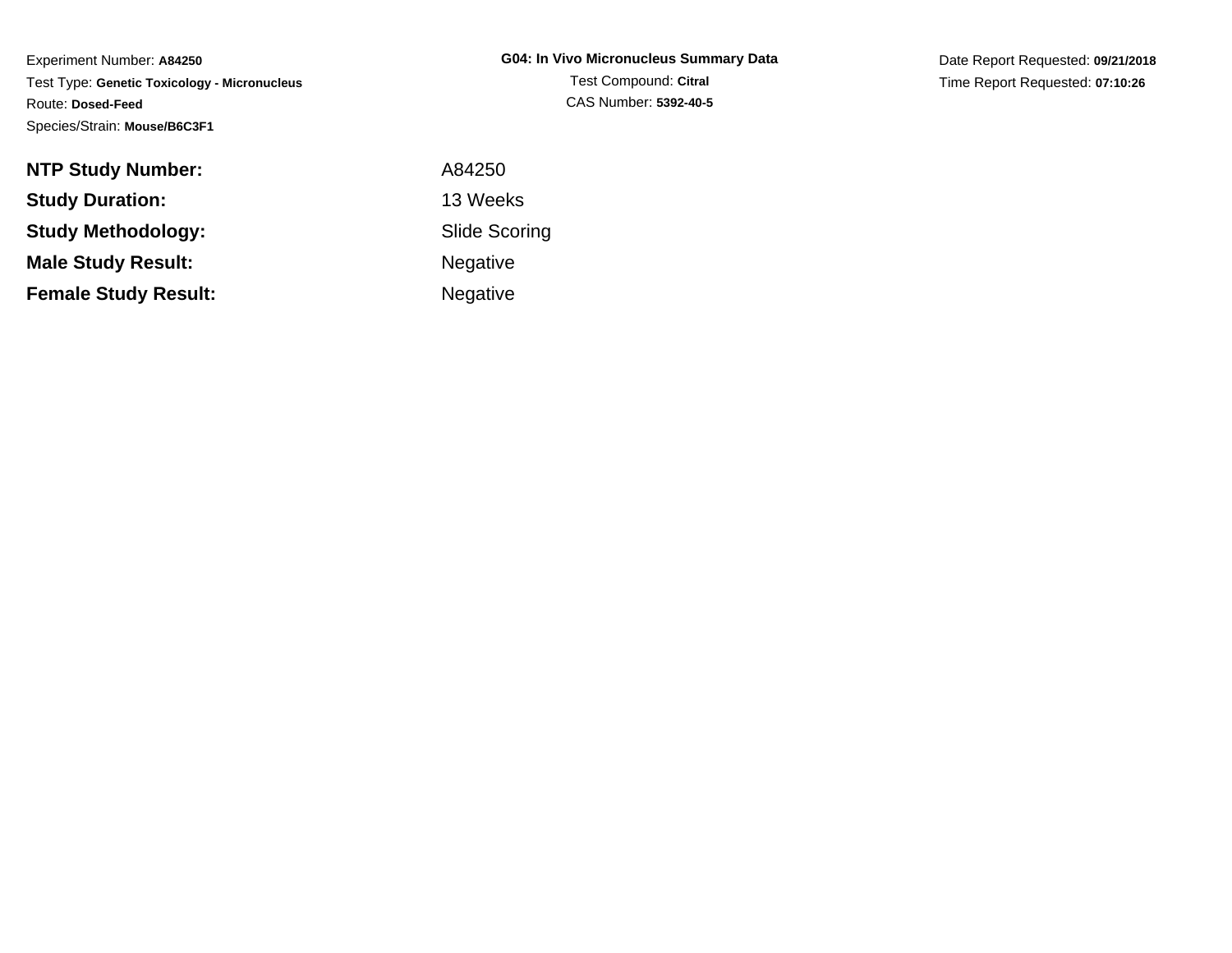Experiment Number: **A84250**Test Type: **Genetic Toxicology - Micronucleus**

Route: **Dosed-Feed**

Species/Strain: **Mouse/B6C3F1**

Date Report Requested: **09/21/2018**Time Report Requested: **07:10:26**

|                                |    |                    |         |    | Tissue: Blood; Sex: Male; Number of Treatments: 90; Time interval between final treatment and cell sampling: 24 h |         |                 |
|--------------------------------|----|--------------------|---------|----|-------------------------------------------------------------------------------------------------------------------|---------|-----------------|
|                                |    | <b>MN PCE/1000</b> |         |    | <b>MN NCE/1000</b>                                                                                                |         | $%$ PCE         |
| Dose (ppm)                     | N  | Mean $\pm$ SEM     | p-Value | N  | Mean $\pm$ SEM                                                                                                    | p-Value | Mean $\pm$ SEM  |
| Vehicle Control <sup>1</sup>   | 10 | $1.91 \pm 0.43$    |         | 10 | $1.90 \pm 0.23$                                                                                                   |         | $1.97 \pm 0.14$ |
| 3900.0                         |    |                    |         | 10 | $1.50 \pm 0.34$                                                                                                   | 0.7538  |                 |
| 7800.0                         |    |                    |         | 10 | $1.70 \pm 0.30$                                                                                                   | 0.6307  |                 |
| 15600.0                        |    |                    |         | 10 | $2.50 \pm 0.27$                                                                                                   | 0.1826  |                 |
| 31300.0                        | 6  | $1.67 \pm 0.49$    | 0.6384  | 6  | $1.83 \pm 0.31$                                                                                                   | 0.5376  | $1.80 \pm 0.18$ |
| Trend p-Value                  |    | 0.6380             |         |    | 0.2780                                                                                                            |         |                 |
| <b>Trial Summary: Negative</b> |    |                    |         |    |                                                                                                                   |         |                 |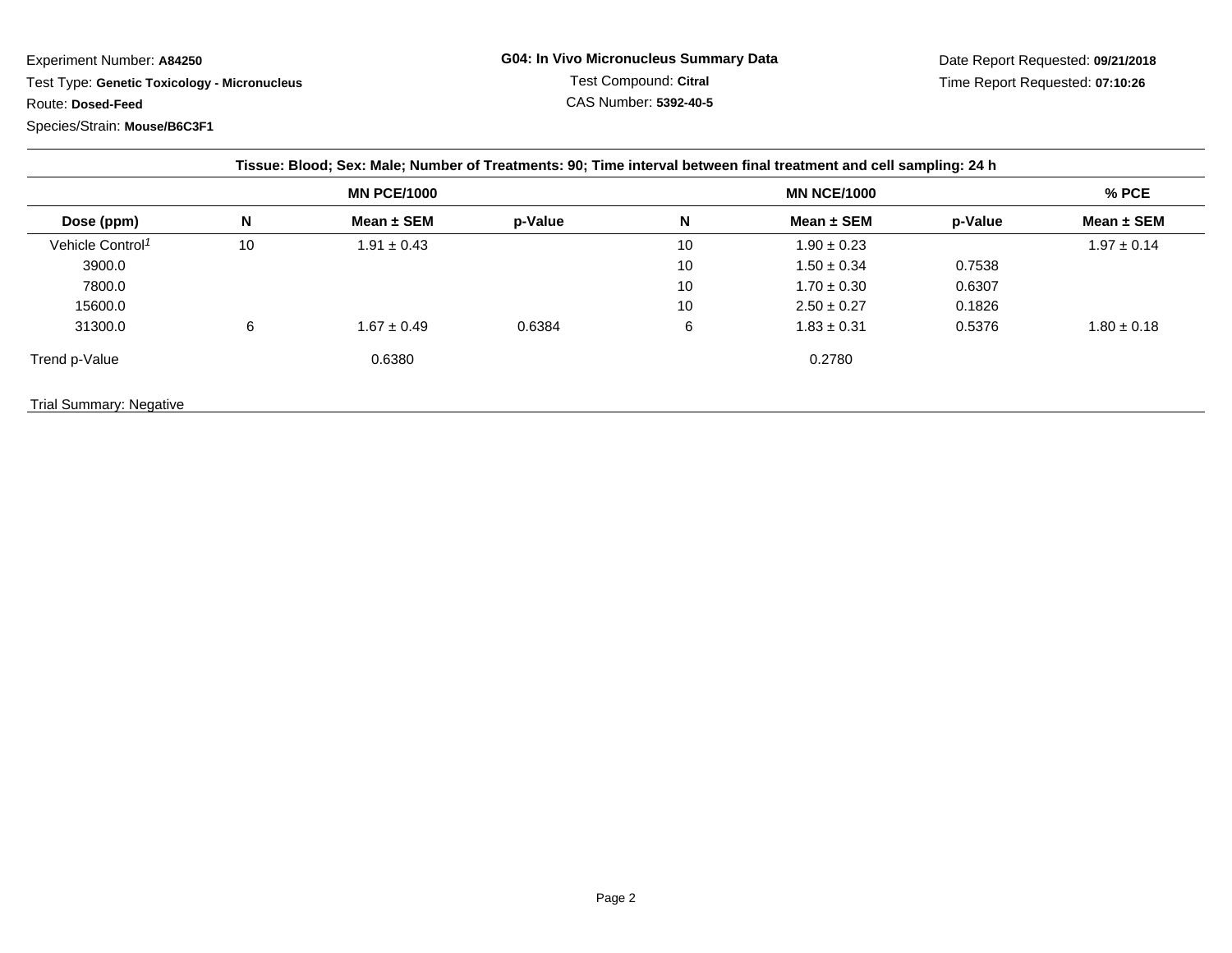Experiment Number: **A84250**

 Test Type: **Genetic Toxicology - Micronucleus**Route: **Dosed-Feed**

Species/Strain: **Mouse/B6C3F1**

| Tissue: Blood; Sex: Female; Number of Treatments: 90; Time interval between final treatment and cell sampling: 24 h |    |                    |         |    |                    |         |                 |  |
|---------------------------------------------------------------------------------------------------------------------|----|--------------------|---------|----|--------------------|---------|-----------------|--|
|                                                                                                                     |    | <b>MN PCE/1000</b> |         |    | <b>MN NCE/1000</b> |         | % PCE           |  |
| Dose (ppm)                                                                                                          | N  | Mean $\pm$ SEM     | p-Value | N  | Mean $\pm$ SEM     | p-Value | Mean $\pm$ SEM  |  |
| Vehicle Control <sup>1</sup>                                                                                        | 10 | $0.90 \pm 0.35$    |         | 10 | $1.50 \pm 0.34$    |         | $2.63 \pm 0.11$ |  |
| 3900.0                                                                                                              |    |                    |         | 10 | $1.00 \pm 0.26$    | 0.8415  |                 |  |
| 7800.0                                                                                                              |    |                    |         | 10 | $1.10 \pm 0.38$    | 0.7838  |                 |  |
| 15600.0                                                                                                             |    |                    |         | 10 | $0.90 \pm 0.23$    | 0.8898  |                 |  |
| 31300.0                                                                                                             | 10 | $1.20 \pm 0.33$    | 0.2562  | 10 | $1.60 \pm 0.31$    | 0.4287  | $2.15 \pm 0.08$ |  |
| Trend p-Value                                                                                                       |    | 0.2560             |         |    | 0.2770             |         |                 |  |
| <b>Trial Summary: Negative</b>                                                                                      |    |                    |         |    |                    |         |                 |  |